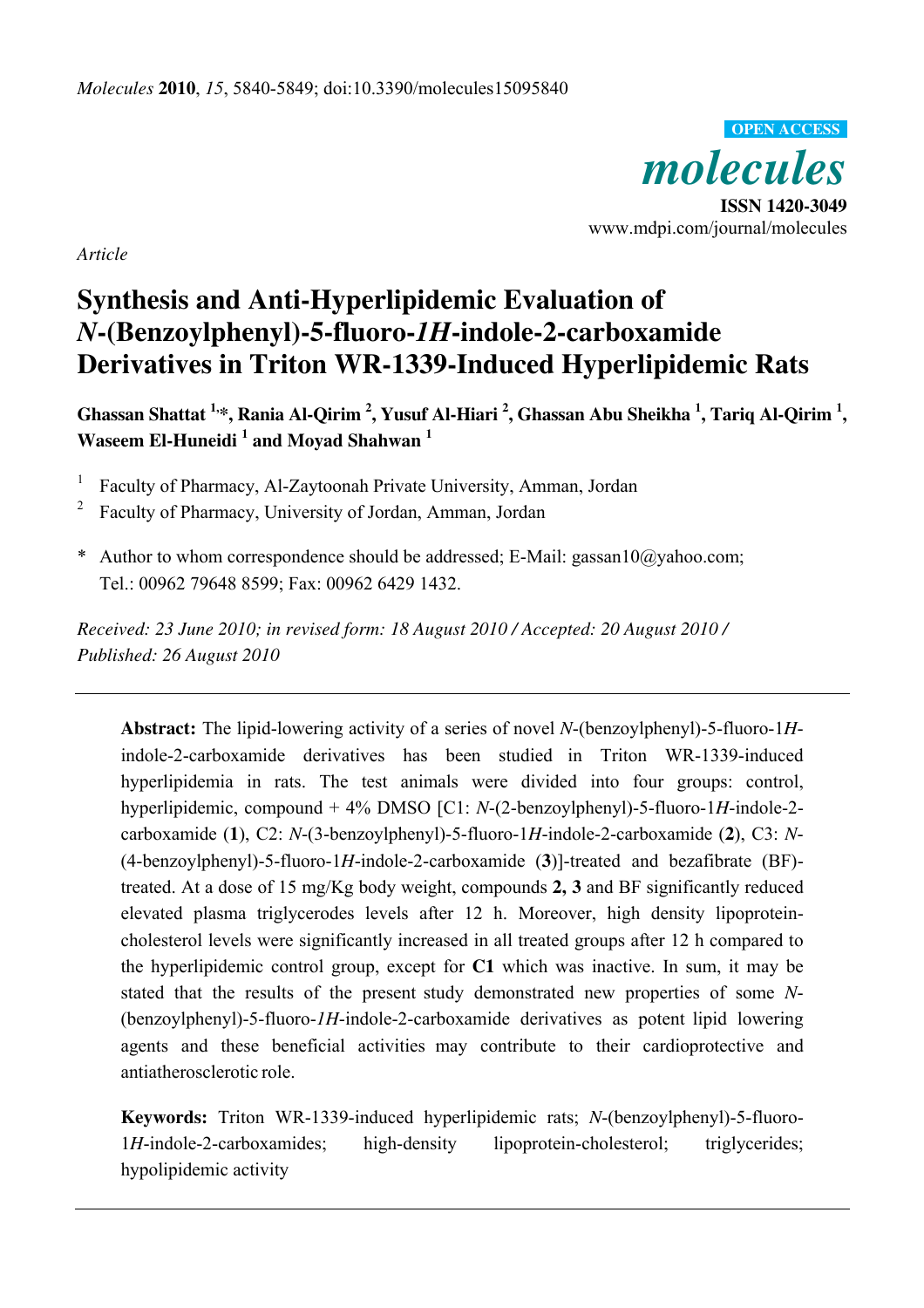#### **1. Introduction**

Hyperlipidemia is defined as an elevation of lipids in plasma [1]. Several studies have showed that an intimate correlation exists between coronary heart diseases and hyperlipidemia [2,3], consequently a rational approach to the treatment and prevention of coronary heart diseases could be by decreasing any elevated levels of lipids in plasma [4]. For that purpose, many studies have been conducted to evaluate the potential hypolipidemic effects of synthetic and naturally occurring compounds.

Triton WR-1339-induced hyperlipidemic rats are a globally accepted model used to evaluate potential hypolipidemic drugs [5]. Triton WR-1339 is a nonionic detergent that prevents catabolism of triacylglycerol-rich lipoproteins by lipo-protein lipase and is commonly used for *in vivo* determination of triacylglycerol production, and very low density lipoprotein (VLDL) secretion or clearance rate [6,7].

Treatment with fibrates, a widely used class of lipid-modifying agents, results in a significant decrease in plasma triglycerides (79%) and is usually associated with a decrease in low density lipoprotein (LDL), cholesterol (11%), and an increase in high density lipoprotein (HDL)-cholesterol concentrations (27%) [8]. The major pharmacological mechanism of fibrates, including bezafibrate, is by the induction of lipoprotein lipase and reduction of apolipoprotein C-III synthesis leading to increased hydrolysis of triglycerides (TG) [9,10]**.** 

Some indole derivatives are well-known for their diverse pharmacological effects including a hypolipidemic effect [11-15]. Although studies have shown the potential role for indole-2 carboxamide derivatives as anti-allergics [16], and antioxidants [17,18],to the best of our knowledge *N*-(benzoylphenyl)-5-fluoro-1*H*-indole-2-carboxamide derivatives have not been investigated as potential lipid-lowering agents. In the present study, we aimed to synthesize a new series of ethyl-5 fluoro-1*H*-indole-2-carboxamide derivatives and to investigate their hypolipidemic activity using Triton WR-1339 induced hyperlipidemic rats as a model.

#### **2. Results and Discussion**

#### *2.1. Chemical Studies*

A novel series of *N*-(benzoylphenyl)-5-fluoro-1*H*-indole-2-carboxamides **1**-**5** (Scheme 1) were prepared in the course of this work. The target compounds were synthesized in one step by the coupling reaction between ethyl-5-fluoro-1*H*-indole-2-carboxylate (**6**) and an excess of the corresponding aminobenzophenones **7**-**11** in the presence of sodium ethoxide in DMF or DMSO at 150–190 ºC, as shown in the Scheme. The reaction mixtures were purified using column chromatography to afford the desired compounds. These reaction conditions gave the targets in relatively low yields (6%–37%). The harsh reaction conditions (150–190 °C) and the chromatographic separation led to the decomposition and loss of appreciable amounts of the targets. Although the yields were low, enough pure amounts of each compound could be collected for the pharmacological evaluation.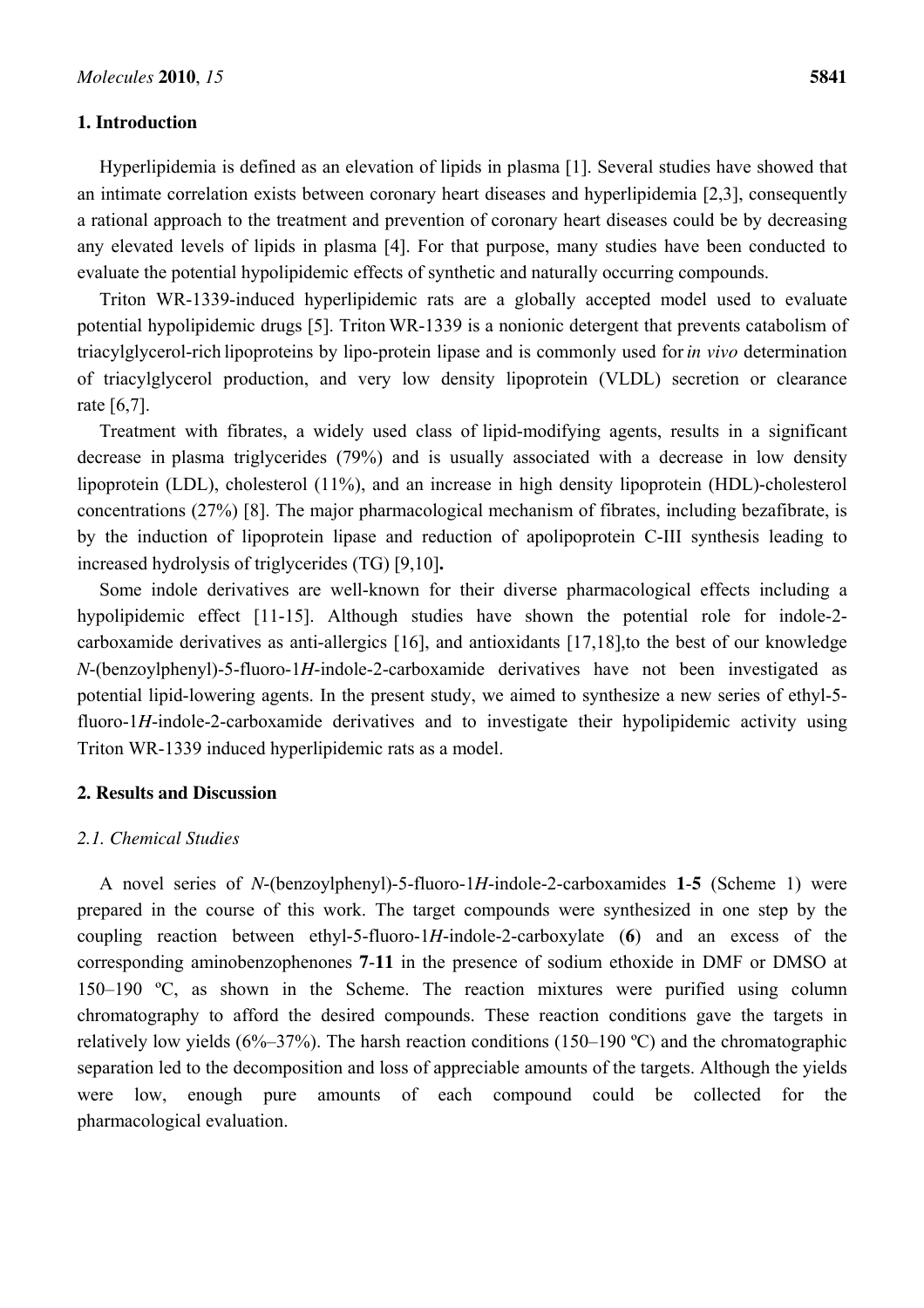

Reagents and Conditions: i) sodium ethoxide, DMF or DMSO, 150–190 ºC.

# *2.2. Pharmacological Studies*

# 2.2.1. Induction of Hyperlipidemia by Triton WR-1339

The levels of plasma total cholesterol (TC), triglyceride (TG), high-density lipoprotein cholesterol (HDL-C) and low-density lipoprotein cholesterol (LDL-C) levels of all groups treated for 12 h after Triton administration are shown in Figure 1. In comparison with the normal control group (CG), Triton WR-1339 caused a significant increase in cholesterol and triglyceride plasma concentrations measured 12 h after Triton injection. After 12 h, the plasma total cholesterol was increased by (32%) and triglycerides by more than eight times.

Triton WR-1339 caused a significant decrease in HDL cholesterol levels in the hyperlipidemic control (HG), at 12 h after Triton administration, in comparison with the CG. In fact, the decrease of plasma total cholesterol concentration in the HG was 28% after 12 h as compared to the CG. When the HG group was compared with CG, we observed that after 12 h from Triton injection (Figure 1), LDL cholesterol increased by (208%)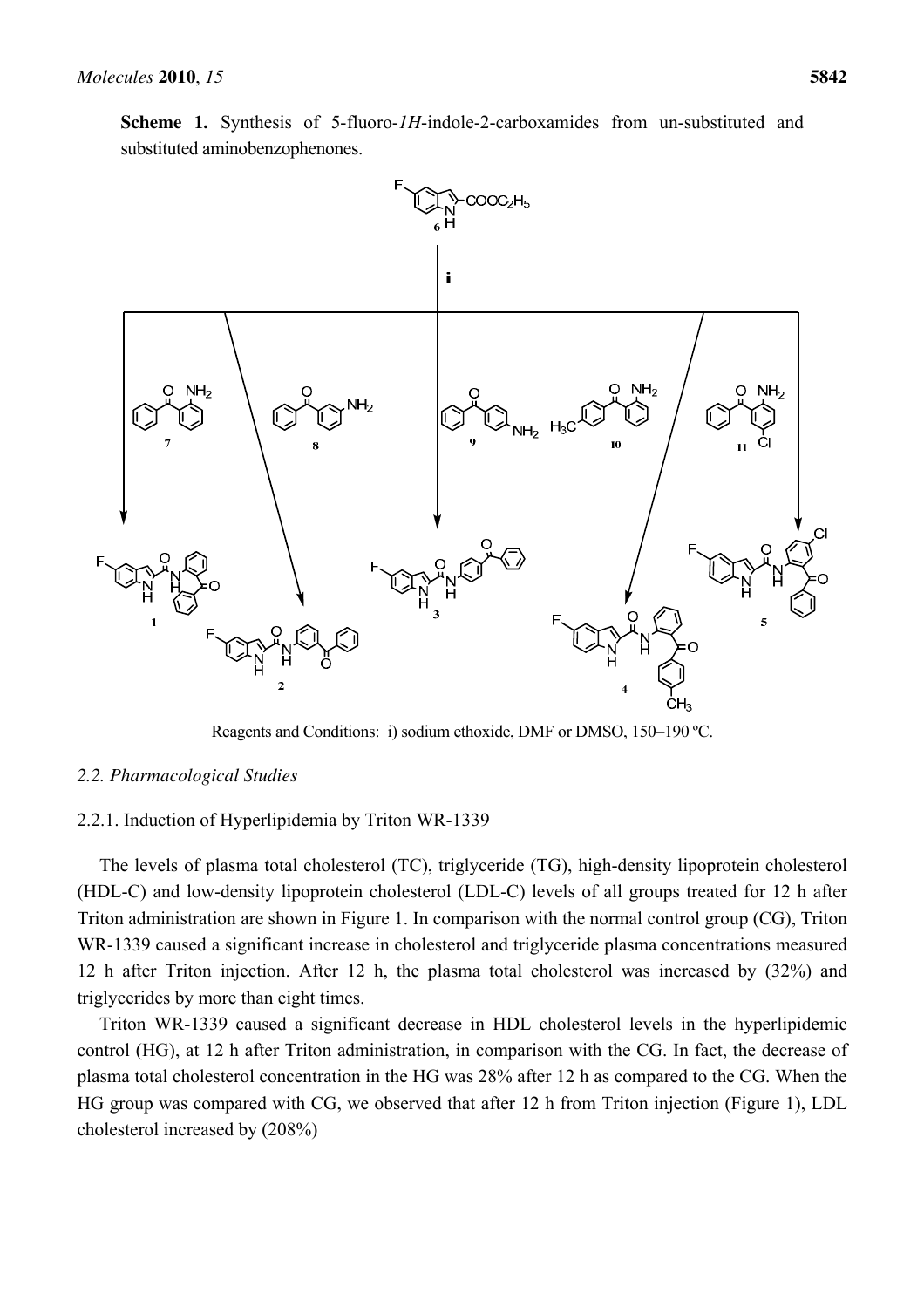

**Figure 1.** Effect of Triton-WR1339 on lipid profile after 12 h.

Values are means  $\pm$  SEM from eight animals in each group. CG: control group; HG: hyperlipidemic control group; TC: total cholesterol; TG: triglyceride; HDL-C: high-density lipoprotein cholesterol; LDL-C: low density lipoprotein cholesterol. HG is compared to CG.  $p < 0.001,$   $\binom{4}{3}$   $p < 0.0001$ .

#### 2.2.2. Effect of Compounds **1, 2, 3** and Bezafibrate on Rat Plasma Lipid Profile

The plasma total cholesterol (TC), triglyceride (TG), high-density lipoprotein (HDL-C) and lowdensity lipoprotein (LDL-C) levels of bezafibrate (BF) and compound **1, 2** and **3-**treated rats 12 h after Triton administration are shown in Table 1. Importantly, the elevated plasma TG levels produced by Triton WR-1339 administration were significantly suppressed by BF (79%), compound **2** (90%) and compound **3** (83%) after 12 h with respect to the hyperlipidemic control HG. No significant difference in TG level was observed with compound **1**, compared to HG-treated rats.

| Lipid profile  | $TC$ (mg/dL)     | $TG \, (mg/dL)$             | $HDL-C(mg/dL)$               | $LDL-C$ (mg/dL)        |
|----------------|------------------|-----------------------------|------------------------------|------------------------|
| $_{\rm CG}$    | $86.2 \pm 7.2$   | $55.2 \pm 4.5$              | $54.6 \pm 4.1$               | $20.5 \pm 1.9$         |
| <b>HG</b>      | $114.2 \pm 6.6$  | $445.0 \pm 14.5$            | $39.5 \pm 6.7$               | $63.2 \pm 1.6$         |
| C <sub>1</sub> | $134.3 \pm 12.2$ | $533.2 \pm 16.3$            | $42.2 \pm 5.7$               | $65.8 \pm 1.3$         |
| C <sub>2</sub> | $124.0 \pm 4.9$  | $46.0 \pm 5.4^{\circ}$      | $73.6 \pm 2.3^{b}$           | $41.2 \pm 2.6^{\circ}$ |
| C <sub>3</sub> | $114.0 \pm 0.98$ | $75.3 \pm 7.0^{\mathrm{b}}$ | $60.5 \pm 10.3$ <sup>a</sup> | $38.5 \pm 2.3^{b}$     |
| BF             | $125.3 \pm 4.0$  | $95.6 \pm 5.0^{\circ}$      | $50.2 \pm 3.7^{\text{a}}$    | $56.0 \pm 3.1$         |

**Table 1.** Effect of the novel C1, C2, C3 and bezafibrate on plasma lipid levels in Triton WR-1339-induced hyperlipemic rats after 12 h.

Values are means  $\pm$  SEM from eight animals in each group. CG: normal control group; HG: hyperlipidemic  $+4\%$  DMSO control group; C1: compound  $1 + 4\%$  DMSO; C2: compound  $2 + 4\%$ DMSO; C3: compound  $3 + 4\%$  DMSO; BF: bezafibrate  $+ 4\%$  DMSO; TC: total cholesterol; TG: triglyceride; HDL-C: high-density lipoprotein cholesterol; LDL-C: low-density lipoprotein cholesterol. C1, C2, C3 and BF are compared with HG.  $^{a}$  p < 0.01,  $^{b}$  p < 0.0001.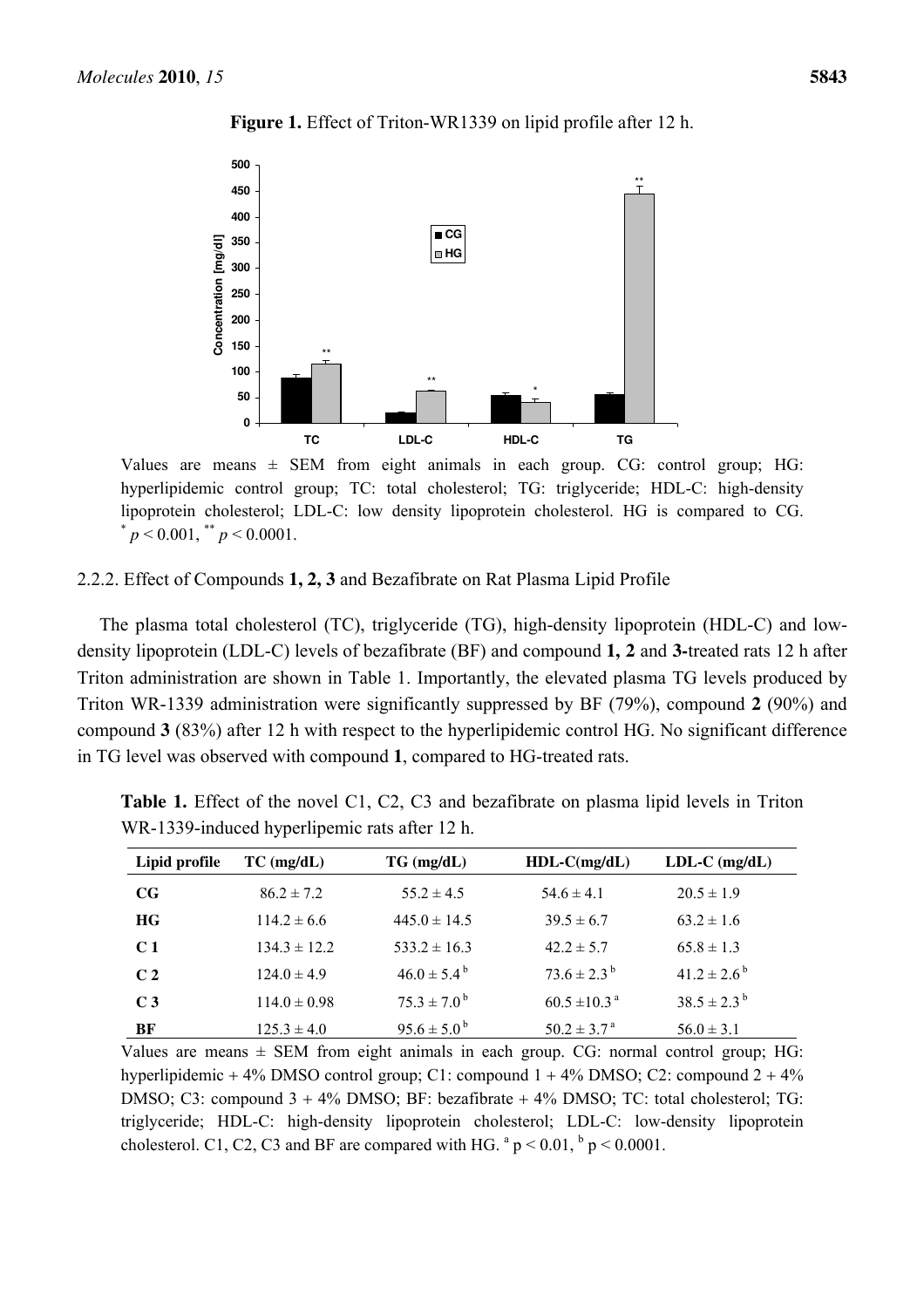HDL-cholesterol levels were significantly increased 12 h after Triton administration  $(+ 86%)$  in the compound **2** and (+53% and 27%) in compound **3** and BF-treated animals, respectively, compared to HG (Table 1). In contrast there was no significant change in TG levels after 12 h with compound **1**  with respect to hyperlipidemic control HG.

With the exception of compound **1** and BF, all treated groups showed an obvious and significant reduction in plasma LDL-C levels after 12 h (Table 1). In fact, it was found that LDL-C levels were reduced by 35% and 39% after 12 h by compound **2** and compound **3**, respectively, compared to HGtreated rats. After 12 h of treatment, no significant differences in plasma total cholesterol levels between any treated groups (BF, compounds **1**, **2** and **3**) were observed in comparison to HG-treated rats (Table 1). In this study, compound **4** and **5** were not biologically tested because they are derivatives of compound **2** which already revealed inactive

The results of this study demonstrated the potential hypolipidemic effect of the tested 5-fluoro-*1H*indole-2-carboxamide derivatives in Triton WR-1339 induced hyperlipidemic rats. Compounds **2** and **3** significantly reduced serum TG and increased serum HDL. These observations could be explained by understanding the mechanism through which Triton WR-1339 induces hyperlipidemia in adults rats after parenteral administration. The maximum plasma total cholesterol and triglyceride levels were reached at 20 h followed by a decline to normal values [19,20]. In the course of this study, the same model gave a similar pattern of lipid profile changes 12 h after Triton WR-1339 administration (Figure 1). In fact, triglyceride and cholesterol levels started to increase after 7 hours and reach the peak in 20 h, followed by a decline in triglyceride and cholesterol levels.

Clearly, our results showed that both compounds **2** and **3** at a dose of 15 mg/kg body weight were able to significantly decrease serum triglycerides levels. The large decrease in plasma HDL-C levels due to Triton WR-1339 injection results mostly from a progressive displacement of the apo A-1 protein from the HDL surface, without loss of lipid [21]. Mean while the large increase in plasma TG levels due to Triton administration results mostly from an increase of very low-density lipoprotein (VLDL) secretion by the liver accompanied by strong reduction of VLDL and LDL catabolism [22].

Thus, since the proportion of triglyceride in VLDL is many times higher than cholesterol, it is not surprising that the hypolipidemic activity of compounds **2** and **3** was significantly higher for triglycerides than for cholesterol. This result suggests that our compounds are able to restore, at least partially, catabolism of B-lipoproteins as hypothesized by many studies with other lipid-lowering agents [23,24].

In addition, both compounds **2** and **3** increased HDL levels, which are known for their preventive role against atherogenesis. HDL plays an important role in facilitating the mobilization of triglycerides and cholesterol from plasma to liver where it undergoes catabolism and then eliminated in the form of bile acids [25,26].

Promisingly, compounds **2** and **3** at a dose of 15 mg/kg body weight 12 h after Triton injection is more significant than the reduction induced by bezafibrate at a dose of 100 mg/kg body weight, which in this study has been used as standard reference hypolipidemic drug. Furthermore, total cholesterol levels were not significantly changed which agrees with the mechanism of action of fibrates in that their total cholesterol-lowering activity is not strongly marked, but the triglycerides decreasing effect of them is very impressive especially by stimulation of the gene expression of lipoprotein lipase [27].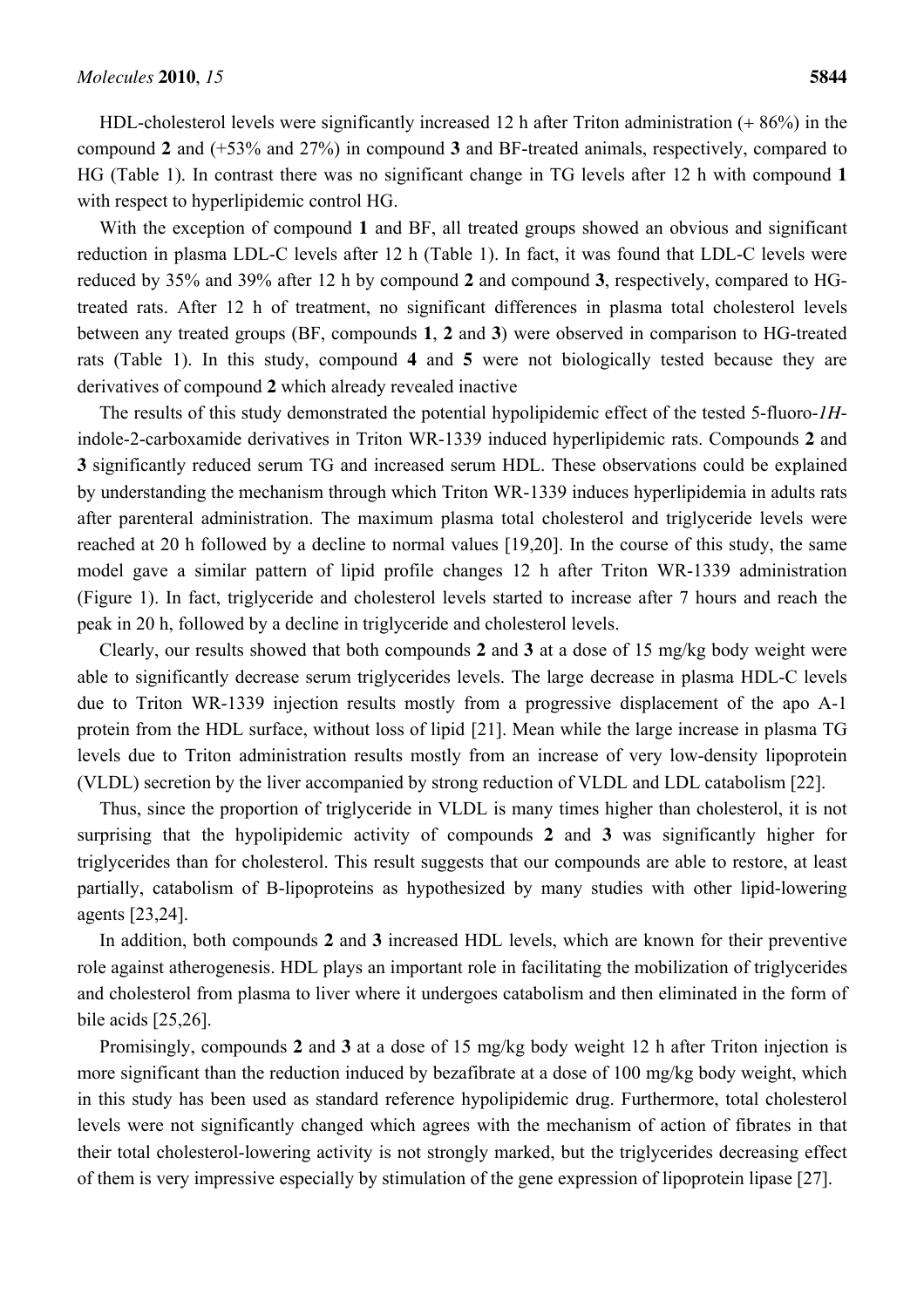#### **3. Experimental**

#### *3.1. General*

The reaction mixtures were purified by column chromatography to afford the desired compounds. Melting points were measured using a Gallenkamp melting point apparatus and are uncorrected. <sup>1</sup>H-NMR and <sup>13</sup>C-NMR spectra were collected on a Varian Oxford NMR300 spectrometer. The samples were dissolved in CDCl<sub>3</sub> at a concentration of  $0.3-0.7$  wt-%. High-resolution mass spectra (HRMS) were measured in positive ion mode using electrospray ion trap (ESI) technique by collision-induced dissociation on a Bruker Apex-4 (Tesla) instrument (Bremen, Germany). The samples were dissolved in acetonitrile, diluted in spray solution (methanol/water 1:1  $v/v + 0.1$  formic acid) and infused using a syringe pump with a flow rate of 2  $\mu$ L/min. external calibration was conducted using the arginine cluster in a mass range *m/z* 175-871. Infrared spectra were recorded using a Shimadzu IRAffinity-1 spectrophotometer. The samples were dissolved in CHCl<sub>3</sub> and analyzed as thin solid films using NaCl plates. Analytical thin layer chromatography (TLC) was carried out using pre-coated aluminum plates and visualized by UV light ( $\lambda = 254$  and/or 360 nm). Elemental analysis was performed using EuroVector elemental analyzer (Milan, Italy). All starting materials were purchased from Sigma-Aldrcih (St. Louis, MO, USA) and used without further purification. Experiments were performed in purified solvents.

*N-(2-Benzoylphenyl)-5-fluoro-1H-indole-2-carboxamide* (**1**). Ethyl-5-fluoroindole-2-carboxylate (**6**, 1.6 g, 7.6 mmol) was treated with 2-aminobenzophenone (**7**, 0.5 g, 2.5 mmol) in the presence of sodium ethoxide (0.17 g, 2.5 mmol) and dimethylformamide (DMF, 10 mL). The mixture was refluxed for 24 h at 160 ºC and then filtered. DMF was removed by evaporation under reduced pressure and the residue was purified by column chromatography using cyclohexane/ethyl acetate (85:15) as eluent to afford the title compound as a yellow solid (0.2 g, 11.6%). m.p. 237–238 °C.  $R_f = 0.82$  (CHCl<sub>3</sub>/MeOH, 96:4). <sup>1</sup>H-NMR (CDCl<sub>3</sub>): δ ppm 12.18 (br s, 1H, NHCO), 9.43 (br s, 1H, H-1 indole), 8.86 (d,  $J = 8.4$  Hz, 1H, H-3 indole), 7.52-7.76 (m, 5H), 7.26-7.37 (m, 4H), 7.07-7.16 (m, 3H); <sup>13</sup>C-NMR (CDCl3): δ ppm 199.49, 158.82, 139.88, 137.75, 133.77, 133.31, 132.32, 131.66, 131.47, 128.79, 127.98, 127.39, 121.61, 121.27, 120.07, 113.19, 112.83, 111.87, 111.74, 105.79, 105.48, 102.97, 102.89; IR (thin film): ν cm-1 3298.28, 2962.66, 1666.50, 1535.34, 1446.61, 1261.45, 1095.57, 1022.27, 798.53; MS (ESI, positive mode):  $m/z$  [M+H]<sup>+</sup> 359.11903 (C<sub>22</sub>H<sub>16</sub>FN<sub>2</sub>O<sub>2</sub> requires 359.11958); Anal. Calcd for C<sub>22</sub>H<sub>15</sub>FN<sub>2</sub>O<sub>2</sub>: C, 73.73; H, 4.22; N, 7.82. Found: C, 73.65; H, 4.18, N, 7.91.

*N-(3-Benzoylphenyl)-5-fluoro-1H-indole-2-carboxamide* (**2**). Ethyl-5-fluoroindole-2-carboxylate (**6**) (1.0 g, 4.8 mmol) was treated with 3-aminobenzophenone (**8**, 2.86 g, 14.4 mmol) in the presence of sodium ethoxide (0.33 g, 4.8 mmol) and dimethylsulfoxide (DMSO, 10 mL). The mixture of reaction was refluxed for 30 h at 190 °C and then filtered. DMSO was removed by evaporation under reduced pressure and the residue was purified by column chromatography using cyclohexane/ethyl acetate (80:20) as eluent to afford the title compound as a yellow solid (0.1 g, 6%): m.p. 249–250 °C.  $R_f = 0.83$  $(CHCl<sub>3</sub>/MeOH, 94:6)$ .  $^{1}$ H-NMR  $(CDC1<sub>3</sub>)$ :  $\delta$  ppm 10.2 (br s, 1H, NHCO), 9.23 (br s, 1H, H-1 indole), 8.21 (s, 1H, H-3 indole), 7.9-8.1 (m, 3H), 7.7-7.8 (m, 4H), 7.5-7.6 (m, 3H), 7.05 (m, 2H); <sup>13</sup>C-NMR (CDCl3): δ ppm 193.9, 166.5, 139.66, 137.85, 134.73, 136.52, 136.32, 132.28, 131.60, 130.54, 130.21,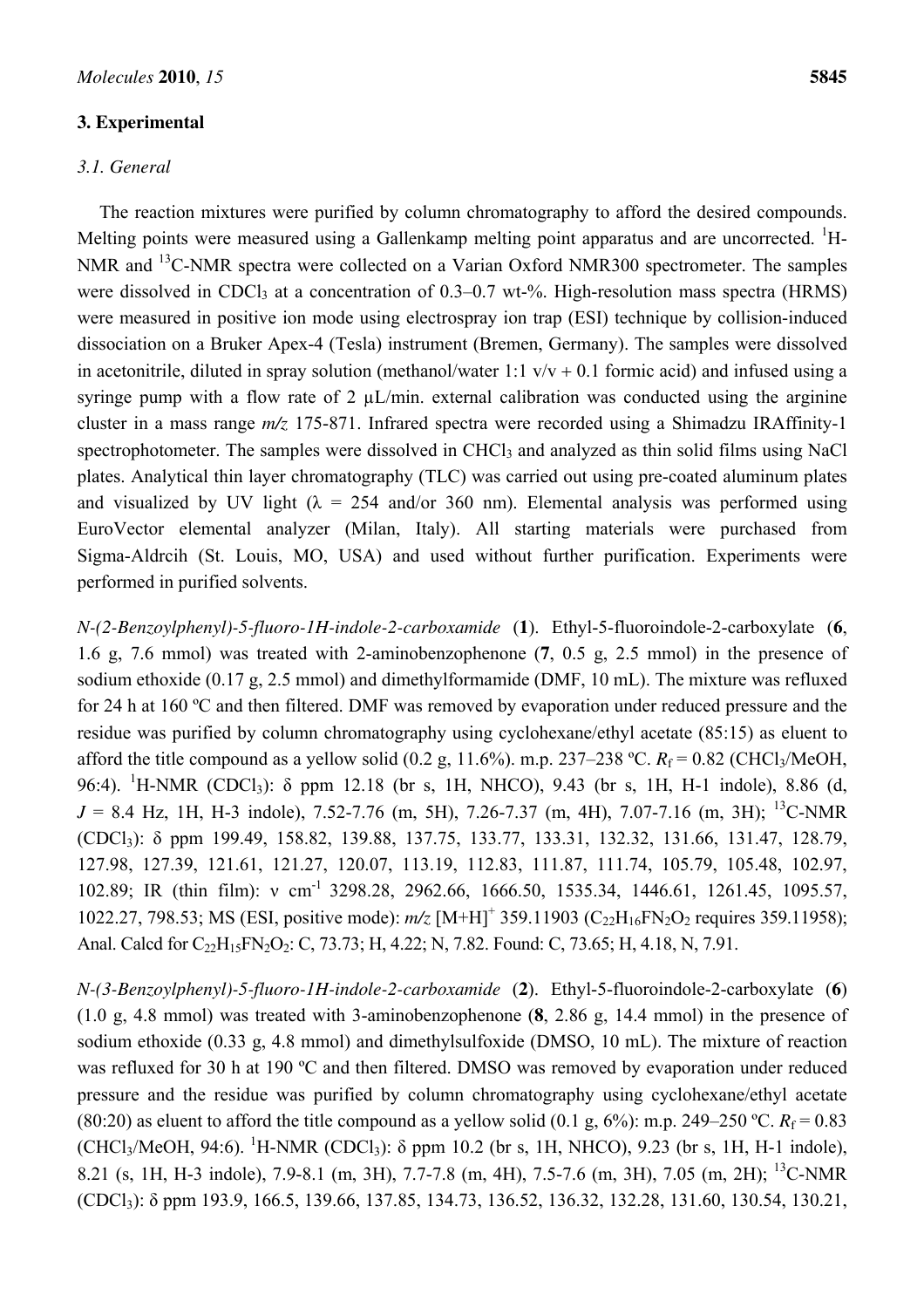129.42, 124.56, 121.13, 127.04,122.0, 113.14, 112.78, 111.66, 111.21, 105.49, 104.78; IR (thin film): ν cm-1 3360.0, 3290.56, 1643.35, 1589.34, 1546.91, 1435.04, 1284.59, 1215.15, 850.25, 803.39; MS (ESI, positive mode):  $m/z$  [M+H]<sup>+</sup> 359.11903 (C<sub>22</sub>H<sub>16</sub>FN<sub>2</sub>O<sub>2</sub> requires 359.11958); Anal. Calcd for C<sub>22</sub>H<sub>15</sub>FN<sub>2</sub>O<sub>2</sub>: C, 73.73; H, 4.22; N, 7.82. Found: C, 73.65; H, 4.18, N, 7.91.

*N-(4-Benzoylphenyl)-5-fluoro-1H-indole-2-carboxamide* (**3**). Ethyl-5-fluoroindole-2-carboxylate (**6**) (1.0 g, 4.8 mmol) was treated with 4-aminobenzophenone (**9**, 2.86 g, 14.4 mmol) in the presence of sodium ethoxide (0.33 g, 4.8 mmol) and DMSO (10 mL). The mixture of reaction was refluxed for 6 h at 190 ºC and then filtered. DMSO was removed by evaporation under reduced pressure and the residue was purified by column chromatography using cyclohexane/ethyl acetate (80:20) as eluent to afford the title compound as a yellow solid  $(0.65 \text{ g}, 37.5\%)$ . m.p. 249–250 °C.  $R_f = 0.67$  $(CHCl<sub>3</sub>/MeOH, 94:6)$ .  ${}^{1}H-MMR$   $(CDCl<sub>3</sub>)$ :  $\delta$  ppm 12.33 (br s, 1H, NHCO), 9.25 (br s, 1H, H-1 indole), 8.0 (s, 1H, H-3 indole), 7.75-7.86 (m, 4H), 7.3-7.6 (m, 5H), 7.0-7.18 ppm (m, 3H); <sup>13</sup>C-NMR (CDCl<sub>3</sub>): δ ppm 190.5,157.62, 140.32, 136.75, 133.73, 132.81, 132.32, 131.66, 131.47, 128.36, 127.08, 126.39, 121.81, 121.22, 120.47, 113.0, 112.63, 111.93, 110.89, 105.23, 104.88, 102.54; IR (thin film): ν cm-1 3298.28, 2962.66, 1666.50, 1535.34, 1446.61, 1261.45, 1095.57, 1022.27, 798.53; MS (ESI, positive mode):  $m/z$  [M+H]<sup>+</sup> 359.11903 (C<sub>22</sub>H<sub>16</sub>FN<sub>2</sub>O<sub>2</sub> requires 359.11958); Anal. Calcd for C<sub>22</sub>H<sub>15</sub>FN<sub>2</sub>O<sub>2</sub>: C, 73.73; H, 4.22; N, 7.82. Found: C, 73.80; H, 4.27, N, 7.74.

*5-Fluoro-N-[2-(4-methylbenzoyl)phenyl]-1H-indole-2-carboxamide* (**4**). Ethyl-5-fluoroindole-2 carboxylate (**6**, 0.33 g, 1.5 mmol) was treated with 2-aminobenzoyl-2-benzoic acid (**10**, 0.94 g, 4.5 mmol) in the presence of sodium ethoxide (0.1 g, 1.5 mmol) and DMF (3 mL). The mixture of reaction was refluxed for 20 h at 150 ºC and then filtered. DMF was removed by evaporation under reduced pressure and the residue was purified by column chromatography using cyclohexane/ethylacetate (85:15) as eluent to afford the title compound as a yellow solid (0.065 g, 10%). m.p. 233–234 °C.  $R_f = 0.77$  (CHCl<sub>3</sub>/MeOH, 94:6). <sup>1</sup>H-NMR (CDCl<sub>3</sub>):  $\delta$  ppm 12.1 (br s, 1H, NHCO), 9.4 (br s, 1H, H-1 indole), 8.85 (d, *J* = 7.8 Hz, 1H, H-3 indole), 7.6-7.7 (m, 4H), 7.25-7.41 (m, 5H), 7.06-7.16 (m, 2H), 2.46 (s, 3H); <sup>13</sup>C-NMR (CDCl3): δ ppm 199.1, 158.75, 142.45, 139.62, 134.97, 133.44, 133.06, 132.28, 131.69, 129.12, 128.06, 127.13, 127.04,122.0, 113.14, 112.78, 111.83, 111.71, 105.79, 105.48, 102.91, 102.83, 20.65; IR (thin film): ν cm-1 3313.71, 2962.66, 1670.35, 1581.63, 1535.34, 1446.61, 1261.45, 1095.57, 1022.27, 803.39; MS (ESI, positive mode): *m/z* [M+H]<sup>+</sup> 373.13468 (C<sub>23</sub>H<sub>18</sub>FN<sub>2</sub>O<sub>2</sub> requires 373.13523); Anal. Calcd for C<sub>23</sub>H<sub>17</sub>FN<sub>2</sub>O<sub>2</sub>: C, 74.18; H, 4.60; N, 7.52. Found: C, 74.24; H, 4.66, N, 7.43.

*N-[2-Benzoyl-4-chlorophenyl]-5-fluoro-1H-indole-2-carboxamide* (**5**). Ethyl-5-fluoroindole-2 carboxylate (**6**, 1.0 g, 4.8 mmol) was treated with 2-amino-5-chlorobenzophenone (**11**, 3.35 g, 14.4 mmol) in the presence of sodium ethoxide (0.33 g, 4.8 mmol) and DMSO (8 mL). The mixture of reaction was refluxed at 190 ºC for 50 h and then filtered. DMSO was removed by evaporation under reduced pressure and the residue was purified by column chromatography using cyclohexane/ethylacetate (90:10) as eluent to afford the title compound as a yellow solid (0.10 g, 5.3%). m.p. 202–203 °C.  $R_f = 0.86$  (CHCl<sub>3</sub>/MeOH, 96:4). <sup>1</sup>H-NMR (DMSO-d6):  $\delta$  ppm 11.87 (br s, 1H, NHCO), 10.8 (br s, 1H, H-1 indole), 7.76-7.84 (m, 4H), 7.4-7.67 (m, 6H), 7.22 (s, 1H), 7.11 (m, 1H); <sup>13</sup>C-NMR (CDCl3): δ ppm 194.34, 159.93, 137.18, 135.64, 134.29,133.58, 133.49, 132.88, 132.3,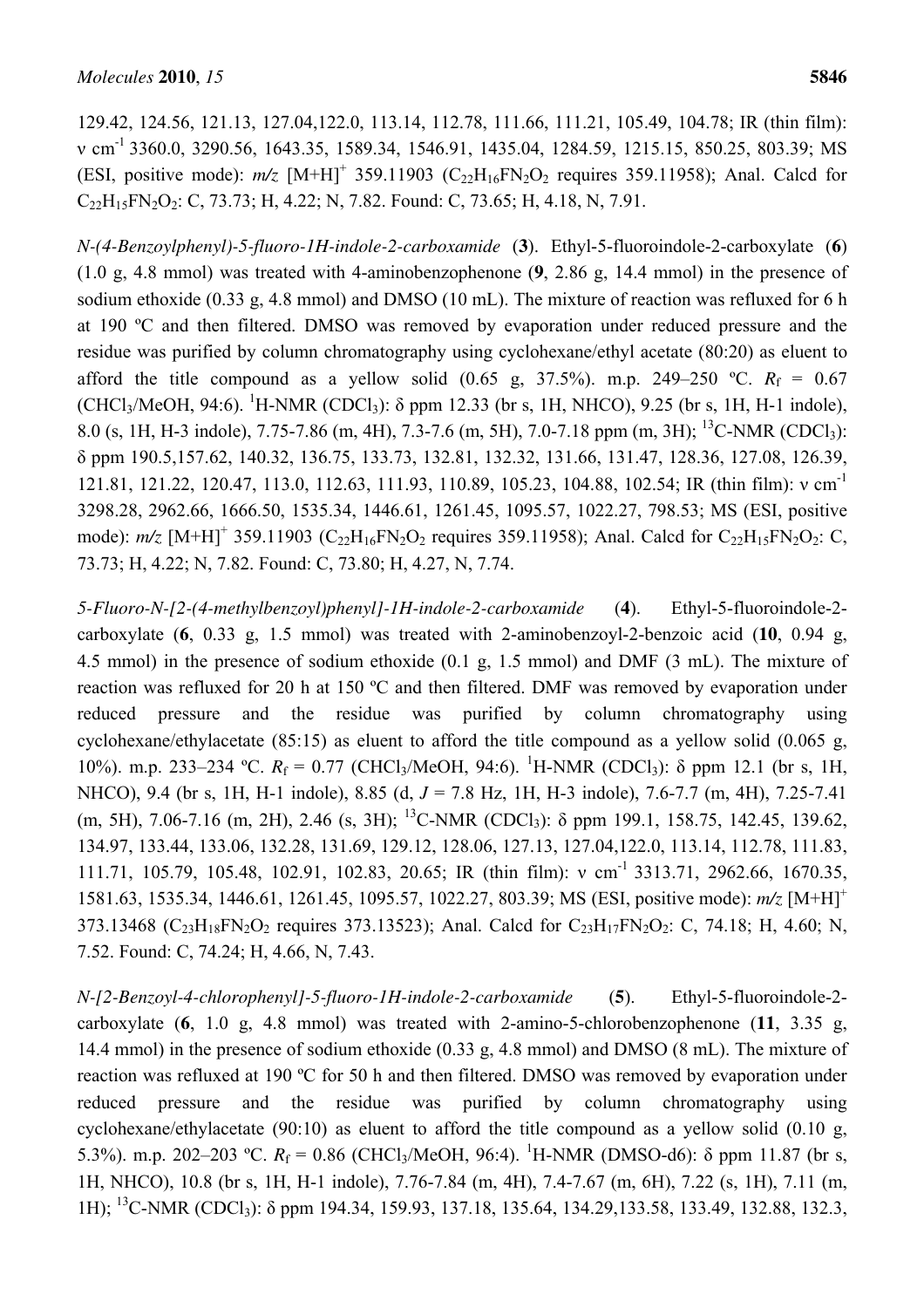130.48, 130.03,129.12, 129.0, 126.71, 115.64, 115.12, 114.03, 113.71, 107.0, 106.48, 105.01, 104.89; IR (thin film): ν cm-1 3448.72, 3059.10, 2962.66, 1620.21, 1465.90, 1307.74, 1257.59,1099.43, 1026.13, 794.97; MS (ESI, positive mode):  $m/z$  [M+H]<sup>+</sup> 393.08006 (C<sub>23</sub>H<sub>15</sub>ClFN<sub>2</sub>O<sub>2</sub> requires 393.08061); Anal. Calcd for C<sub>23</sub>H<sub>14</sub>ClFN<sub>2</sub>O<sub>2</sub>: C, 67.27; H, 3.95; N, 7.13. Found: C, 67.20; H, 3.89, N, 7.19.

# *3.2. Animals and Treatments*

Forty eight adult male Wistar rats of two months of age, weighing around 180 g, bred in the animal care centre of Faculty of Pharmacy, Al-Zaytoonah University, Amman, Jordan, were provided *ad libitum* access only to tap water throughout the experiments. Rats were maintained in a 12 h light-dark cycle under constant humidity and  $(22 \pm 2 \degree C)$ . All experiments were performed in accordance with the Guidelines for Animal Welfare Committee of Al-Zaytoonah University.

### *3.3. Triton model of Hyperlipidemia*

Triton WR-1339 was dissolved in (DMSO) and administered intraperitoneally to the rats (300 mg/kg body weight) in order to induce hyperlipidemia.

#### *3.4. Pharmacological Experimental Design*

Overnight fasted rats were randomly divided into six groups of eight animals each. The first group, serving as control group (CG) received an intraperitoneal administration of normal saline; the second hyperlipidemic group (HG) received an intraperitoneal injection of Triton 4% DMSO (in distilled water). In the third group compound **1** was intraperitoneally injected with Triton, followed by an intragastric administration of compound **1** (15 mg/kg body weight) dissolved in 4% DMSO; in the rats of the fourth group compound **2** were also intraperitoneally injected with Triton, followed by an intragastric administration of compound **2** (15 mg/kg body weight) dissolved in 4% DMSO. In the fifth group compound **3** were intraperitoneally injected with Triton, followed by an intragastric administration of compound **3** (15 mg/kg body weight) dissolved in 4% DMSO.The last group (BF) was also intraperitoneally injected with Triton and intragastrically treated with bezafibrate (100 mg/kg body weight) dissolved in 4% DMSO. After 12 h of treatments, animals were anaesthetized with diethyl ether and blood was collected. The blood samples were immediately centrifuged (3,000 rpm for 10 min) and the plasma was used for lipid analysis by an enzymatic method with an automatic analyzer (Model Erba XL-300, Germany, Mannheim, Germany).

#### *3.5. Statistical Analysis*

Results were expressed as mean values and standard deviations. Data obtained were analyzed using the Student's t-test, and differences with  $p < 0.05$  were considered statistically significant.

# **4. Conclusions**

In conclusion, 5-fluoro-*1H*-indole-2-carboxamide derivatives **2** and **3** improved the lipid profile in Triton-induced hyperlipidemic rats. The results of this study are highly promising, but further studies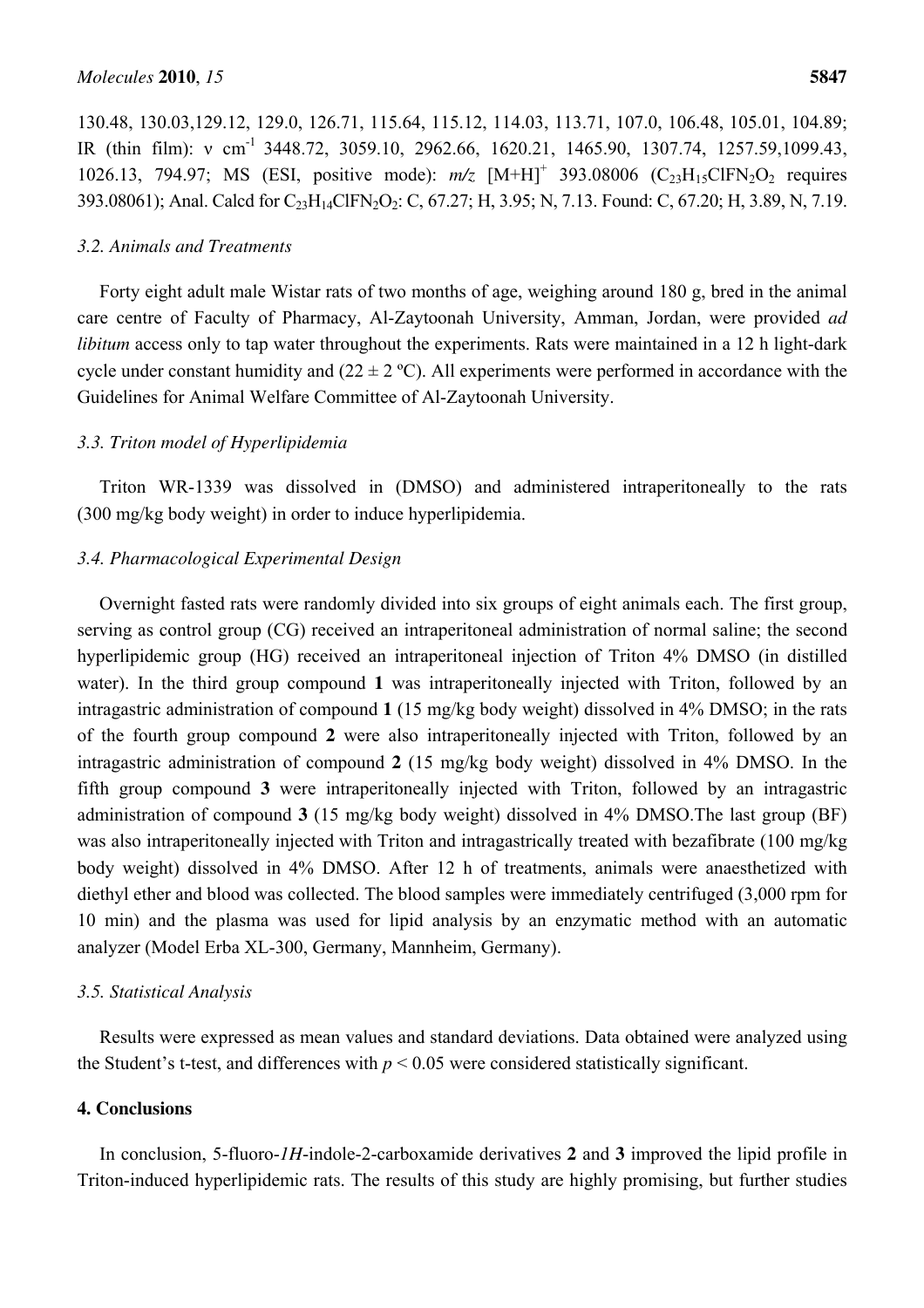are required to elucidate the exact mechanism of action as lipid-lowering agents of these novel compounds.

# **References**

- 1. McKenney, J.M. Dyslipiemias. In *Applied Therapeutics, 7th ed.*; Koda-Kimble, M.A., Young, L.Y., Eds.; Lippincott Williams and Wilkins: Philadelphia, PA, USA, 2001; pp. 11:1–11:43.
- 2. Libby, P.; Schoenbeck, U.; Mach, F.; Selwyn, A.P.; Ganz, P. Current concepts in cardiovascular pathology: The role of LDL cholesterol in plaque rupture and stabilization. *Am. J. Med*. **1998,** *104*, 18S–27S.
- 3. Martin, M.J.; Hulley, S.B.; Browner, W.S.; Kuller, L.H.; Wentworth, D. Serum cholesterol, blood pressure, and mortality: implications from a cohort of 361,662 men. *Lancet* **1986,** *2*, 933–936.
- 4. West, K.M.; Ahuja, M.S.; Bennet, P.H. The role of circulating glucose and triglyceride concentrations and their interactions with other "risk factors" as determinants of arterial disease in nine diabetic population samples from the WHO multinational study. *Diabetes Care* **1983,** *6*, 361–369.
- 5. Otway, S.; Robinson, D.S. The effect of the nonionic detergent (Triton) on the removal of triglyceride fatty acids from the blood of the rats*. J. Physiol.* **1967,** *190*, 309–319.
- 6. Schurr, P.E.; Schultz, J.R.; Parkinson T.M. Triton-induced hyperlipidemia in rats as an animal model for screening hypolipidemic drugs. *Lipids* **1972,** *7*, 69–74.
- 7. Hayashi, H.; Niinobe, S.; Matsumoto, Y.; Suga, T. Effects of Triton WR-1339 on lipoprotein lipolytic activity and lipid content of rat liver lysosomes. *J. Biochem.* **1981,** *89*, 573–579.
- 8. Frick, M.H.; Elo, O.; Haapa, K.; Heinonen, O.P.; Heinsalmi, P.; Helo, P.; Huttunen, J.K.; Kaitaniemi, P.; Koskinen, P.; Manninen, V.; Mäenpää, H.; Mälkönen, M.; Mänttäri, M.; Norola, S.; Pasternack, A.; Pikkarainen, J.; Romo, M.; Sjöblom, T.; Nikkilä, E.A. Helsinki Heart Study: primary-prevention trial with gemfibrozil in middle-aged men with dyslipidemia. Safety of treatment, changes in risk factors, and incidence of coronary heart disease. *New Engl. J. Med.*  **1987,** *317*, 1237–1245.
- 9. Rubins, H.B.; Robins, S.J.; Collins, D.; Fye, C.L.; Anderson, J.W.; Elam, M.B.; Faas, F.H.; Linares, E.; Schaefer, E.J.; Schectman, G.; Wilt, T.J.; Wittes, J. Gemfibrozil for the secondary prevention of coronary heart disease in men with low levels of high-density lipoprotein cholesterol. Veterans Affairs High-Density Lipoprotein Cholesterol Intervention Trial Study Group. *New Engl. J. Med.* **1999,** *341*, 410–418.
- 10. Schoonjans, K.; Staels, B.; Auwerx, J. Role of the peroxisome proliferator-activated receptor (PPAR) in mediating the effects of fibrates and fatty acids on gene expression. *J. Lipid Res.* **1996,**  *37*, 907–925.
- 11. Al-Qirim, T.; Shahwan, M.; Shattat, G.; Al-Hiari, Y.; Abu Sheikha, G.; Zaidi, S. Pharmacological evaluation of novel indole-2-carboxamides as potent lipid-lowering agents in Triton-WR1339-induced hyperlipidemic rats. *Z. Naturforsch.* **2009,** *64c*, 619–625.
- 12. Bosies, E.; Heerdt, R.; Kuknle, H.F.; Schmidt, F.H.; Stach, H. Hypoglycemically and hypolipidemically active derivatives of phenylalkane carboxylic acids. *U.S. Patent 4,113,871*, 4 August 1976.